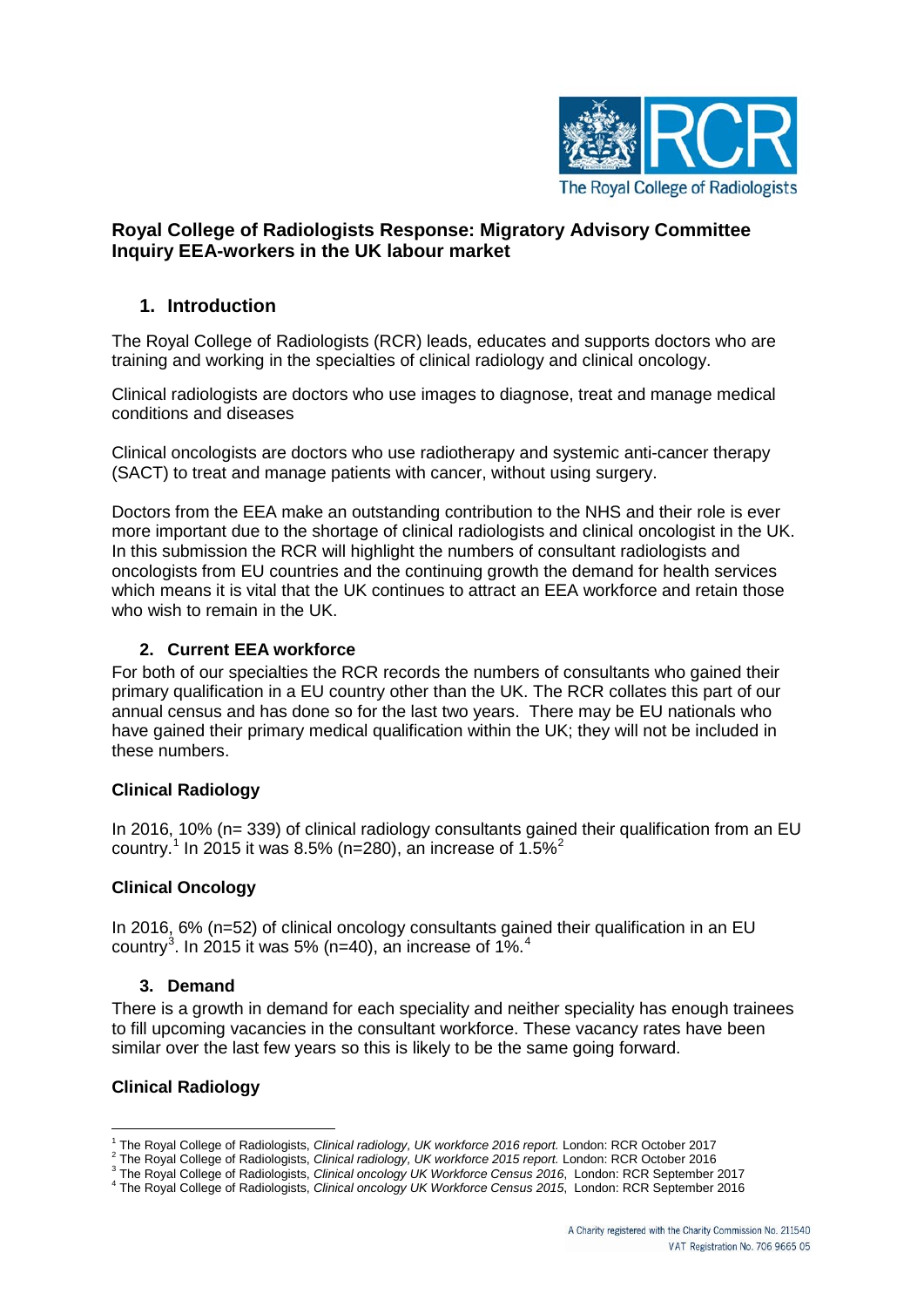Vacancy rates for consultant radiologists 2014-2016.

|                                        | 2014 | 2015 | 2016 |
|----------------------------------------|------|------|------|
| <b>UK Vacancy</b><br>Rate <sup>5</sup> | 12%  | 9%   | 8.6% |

There has been a steady rise in demand for radiology services, without the requisite workforce expansion, evidenced by 97% of radiology departments not meeting reporting requirements. There has been an annual increase of 10% in CT scans and MRI scans. This has far outstripped the annual growth of radiology consultants of 3%.<sup>[6](#page-1-1)</sup>

The UK has one of the lowest numbers of radiologists when compared with other European countr[i](#page-2-0)es, with seven per 100,000 people<sup>i</sup> and is some way behind the average of 12 per 100,000 across the 31 countries for which this information is available.<sup>[7](#page-1-2)</sup>

Radiology has the second lowest proportion of trainees to consultants compared to other hospital based specialities with 26 trainees for every 74 consultants; the average across specialties is 40 trainees for 60 consultants.<sup>[8](#page-1-3)</sup>

With a retirement age of 60, it is expected that 52% of the current consultant workforce in clinical radiology are due to retire by 2025.<sup>[9](#page-1-4)</sup> As it takes a clinical radiologist five years of specialty training before becoming a consultant this could impact the period of time patients wait for a report of their examination for a serious medical condition or cancer.

This has severe impact on patient care with an estimated 230,000 patients in England at any one time waiting 31 days or more for a report of their imaging examination, which will confirm or exclude a diagnosis of cancer or other serious medical conditions<sup>10</sup>. The situation would be significantly worse without the contribution of radiologists working in the NHS from both EEA and non-EEA countries.

#### **Clinical Oncology**

Vacancy rate for clinical oncology consultants 2014-2016.

|                                         | 2014 | 2015 | 2016 |
|-----------------------------------------|------|------|------|
| <b>UK Vacancy</b><br>Rate <sup>11</sup> | 7%   | 3%   | 5%   |

With a median retirement age of 60, it is expected that 55% of the current consultant workforce in clinical oncology are due to retire by  $2025^{12}$  $2025^{12}$  $2025^{12}$ . As it takes a clinical oncologist nine years of post graduate training before becoming a consultant this could impact the care of cancer patients; especially as one-in-two people will be diagnosed with cancer in their lifetime. Four out of every 10 cancers cured include radiotherapy as part of their treatment which can only be administered by clinical oncologists.

The future demand for cancer services is rigorously researched, thoroughly documented and agreed nationally. <sup>[13](#page-1-8)[14](#page-1-9)</sup> Currently courses of radiotherapy are increasing by 3% per annum

<span id="page-1-0"></span><sup>&</sup>lt;sup>5</sup> The Royal College of Radiologists, *Clinical radiology, UK workforce 2016 report.* London: RCR October 2017 <sup>6</sup> Ihid

<span id="page-1-4"></span><span id="page-1-3"></span>

<span id="page-1-6"></span><span id="page-1-5"></span>

<span id="page-1-2"></span><span id="page-1-1"></span><sup>&</sup>lt;sup>7</sup> Eurostat databas[e http://ec.europa.eu/eurostat/web/health/health-care/data/database](http://ec.europa.eu/eurostat/web/health/health-care/data/database)<br>
<sup>8</sup> <u>[www.data.gov.uk/dataset/nhs-hospital-and-community-helath-doctors-by-grade-and-specialty](http://www.data.gov.uk/dataset/nhs-hospital-and-community-helath-doctors-by-grade-and-specialty)<br>
<sup>8</sup> The Royal College of Radiologists</u>

<span id="page-1-7"></span>

<span id="page-1-9"></span><span id="page-1-8"></span>